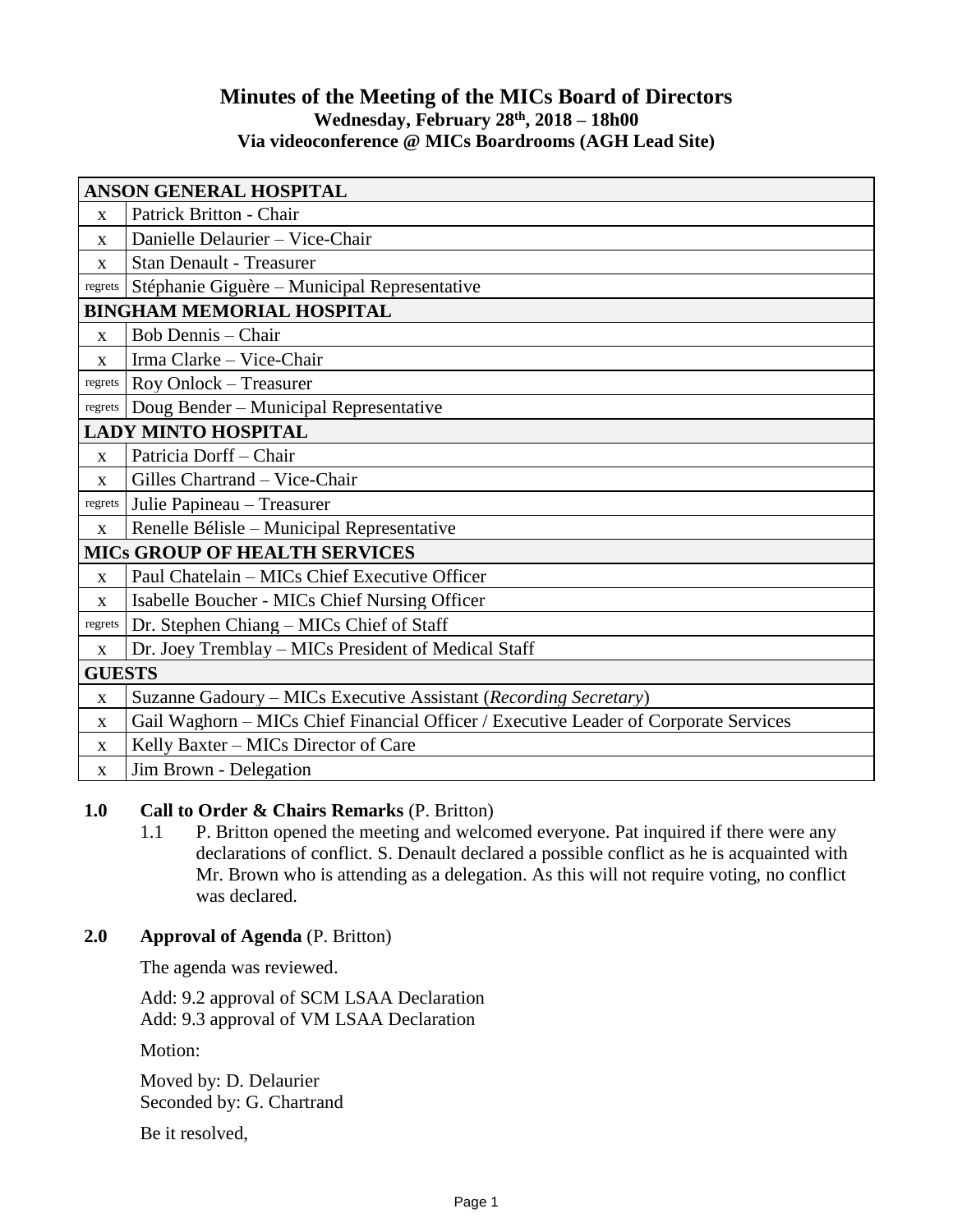**THAT** the MICs Board of Directors approve the board agenda as amended.

Carried.

## **3.0 Delegation Presentation (J. Brown)**

- 3.1 Foot Care Tender
	- Mr. Brown thanked the board for allowing him to attend the meeting and declared that he is a long-standing Health Care Advocate
	- The Northern Nine stood up a few years ago because there were health care issues in the community
	- They felt that the hospital attempted to silence them with a law suit in an attempt to silence the criticism
	- He feels that the organization is trying to quell freedom and democracy
	- He went on to speak about the Foot care services, specifically regarding the letter sent to Mr. Chatelain dated Nov.  $22<sup>nd</sup>$ ,  $2017$ ; he asked for clarification on how that decision was made and if the process was driven by the finance department; he wants to know who decided that the current foot services were lacking; he wants assurances that the residents are free to choose their foot care provider; he believes that the Villa Minto staff were intimidating residents into signing consent forms to use Rainville's services but that has since been rectified; he is under the impression that as these residents pass on, future residents will not be allowed to choose their own provider due to the contract with Rainville; Mr. Brown requested a meeting with all parties to discuss the foot care matter and asked the CEO or Board of Directors to advise him of a date and location where this meeting will be held; he has made a FIPPA request but does not feel that he should pay for records that should be readily accessible; he is looking for terms of reference, the name of the personnel who actually determines these decisions, a copy of the approval process, why the need for a registered chiropodist as he doesn't see an apparent need as stated by anyone as this eliminates other foot care services, specifically Cochrane Foot Care Services
	- The CEO responded that the request came from a need, mostly from Rosedale, which did not have any foot care services; CEO thought it would be good for residents to have chiropody services; Cochrane Foot Care did not lose any clients; residents have the right to choose their own service providers
	- Director of Care stated that many of our residents require special foot care services and that adding a chiropodist to our team is beneficial to them; however any foot care provider is allowed to provide foot care to residents
- 3.2 South Centennial Manor Incident
	- Mr. Brown spoke of a report which will be made public sometime in the near future; he looks forward to reading the report and asked the board to take a look at it
	- The CEO responded that he could not speak to this as it is personal confidential health information; we are waiting for the report and it will be made public
	- Director of Care stated that the ministry did come to do an inspection from January  $22<sup>nd</sup>$  to January  $26<sup>th</sup>$ ; we received no compliance orders or director's referral; received four written notifications and one voluntary plan of correction
	- Mr. Brown then brought up several other items that had not been part of his delegation request:
	- He mentioned that he could not find the 2017 minutes of the meetings for the Anson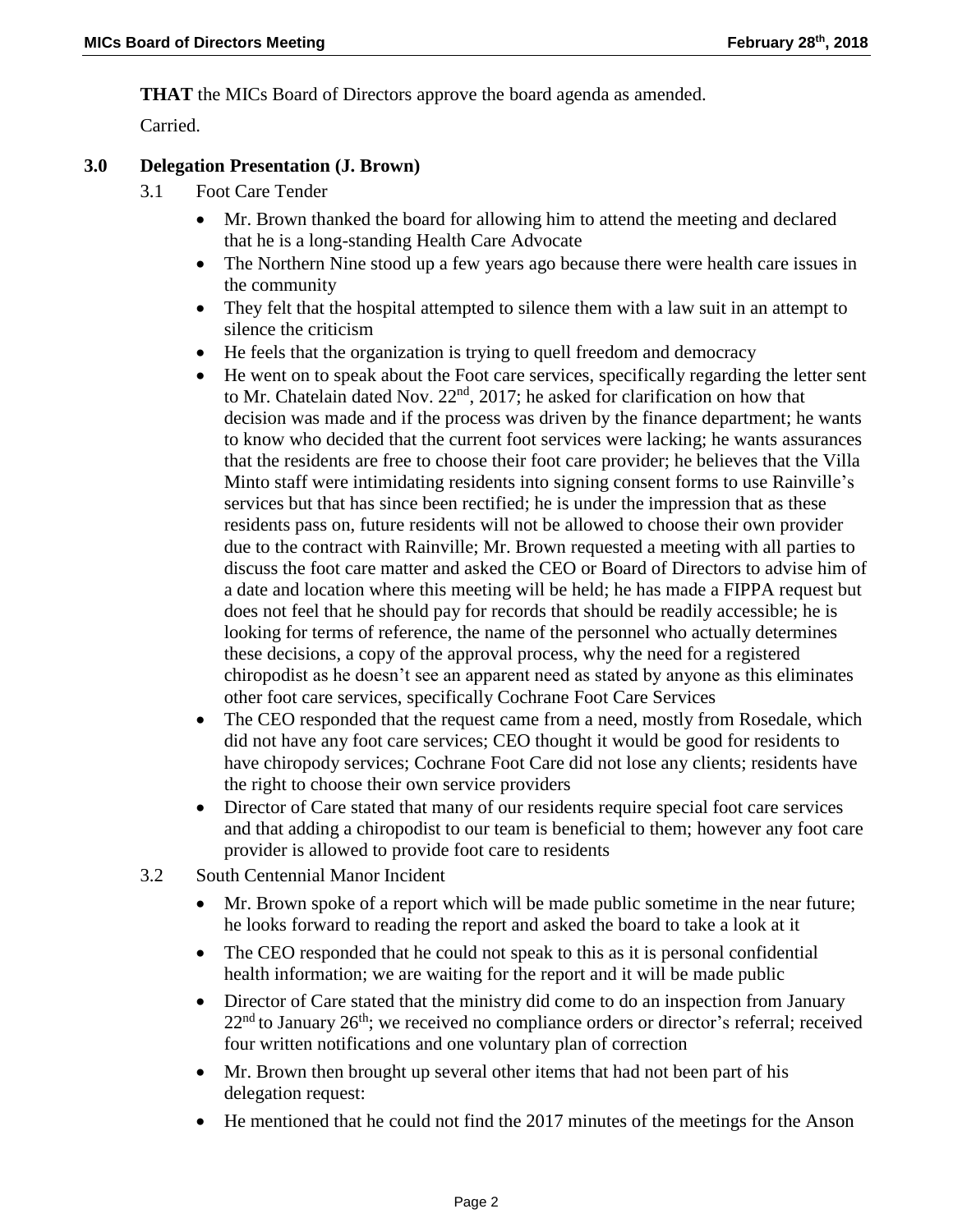General Hospital; it was explained to him that each local board no longer has separate meetings; local issues are discussed in the Site Specific section of the MICs Board of Directors agenda and minutes are posted on the website under the MICs Group tab

- He then brought up the Iroquois Falls Family Health Team and how community members fundraised to build the clinic; he has been asking for a Board of Directors to oversee the Family Health Team for over a year
- He then proceeded to criticize the Governance Board Openness policy and made suggestions on how to improve it
- 3.3 Villa Minto Report
	- Mr. Brown was upset to hear about the Villa Minto report and felt that this was obviously traumatic to the senior involved and family
	- He quoted several items in the report and feels it should be published on the MICs website
	- Mr. Brown stated that since his father spent four years at South Centennial Manor, he is very sensitive to matters concerning seniors and feels it is only appropriate that he speak on their behalf as many of them cannot speak for themselves.
	- The CEO responded that the report is a public document; physician assessments were not being done; we have been working with the physicians and as of February  $1<sup>st</sup>$ , 2018, we have rectified the physician problem; we have one sole physician who is taking care of Villa Minto and we are looking to have appropriate coverage from here on end
	- In terms of the complaints, the Long-Term Care Home Act is very lengthy and we were not aware that any written complaint from the community has to be reported to the Ministry; this is something that we have learned and every complaint from a family member or community member will be forwarded to the ministry
- 3.4 Apology Request
	- One of the reasons he requested a delegation was to ask for an apology
	- He alluded that there were people in this group who sued him and eight other people because they stood up for health care for people who did not and were penalized for it; he officially requested a public apology to the Northern Nine for what they went through; he then proceeded to read a letter from the Northern Nine commending him for his actions
	- The AGH Board Chair responded to Mr. Brown's request by stating that he and the other board members were not in office at the time of the lawsuit as it predates the current CEO and AGH Board of Directors; since they did not initiate the lawsuit, they do not feel an apology is merited; a letter will be sent to Mr. Brown advising him that his request is denied
	- Motion: draft a letter to Mr. Brown advising him that an apology is not forthcoming Moved by: S. Denault Seconded by: I. Clarke Carried.
- 3.5 Corporation Membership Change; did not address this item
	- Board does not usually take delegations or deputations; contradictions to openness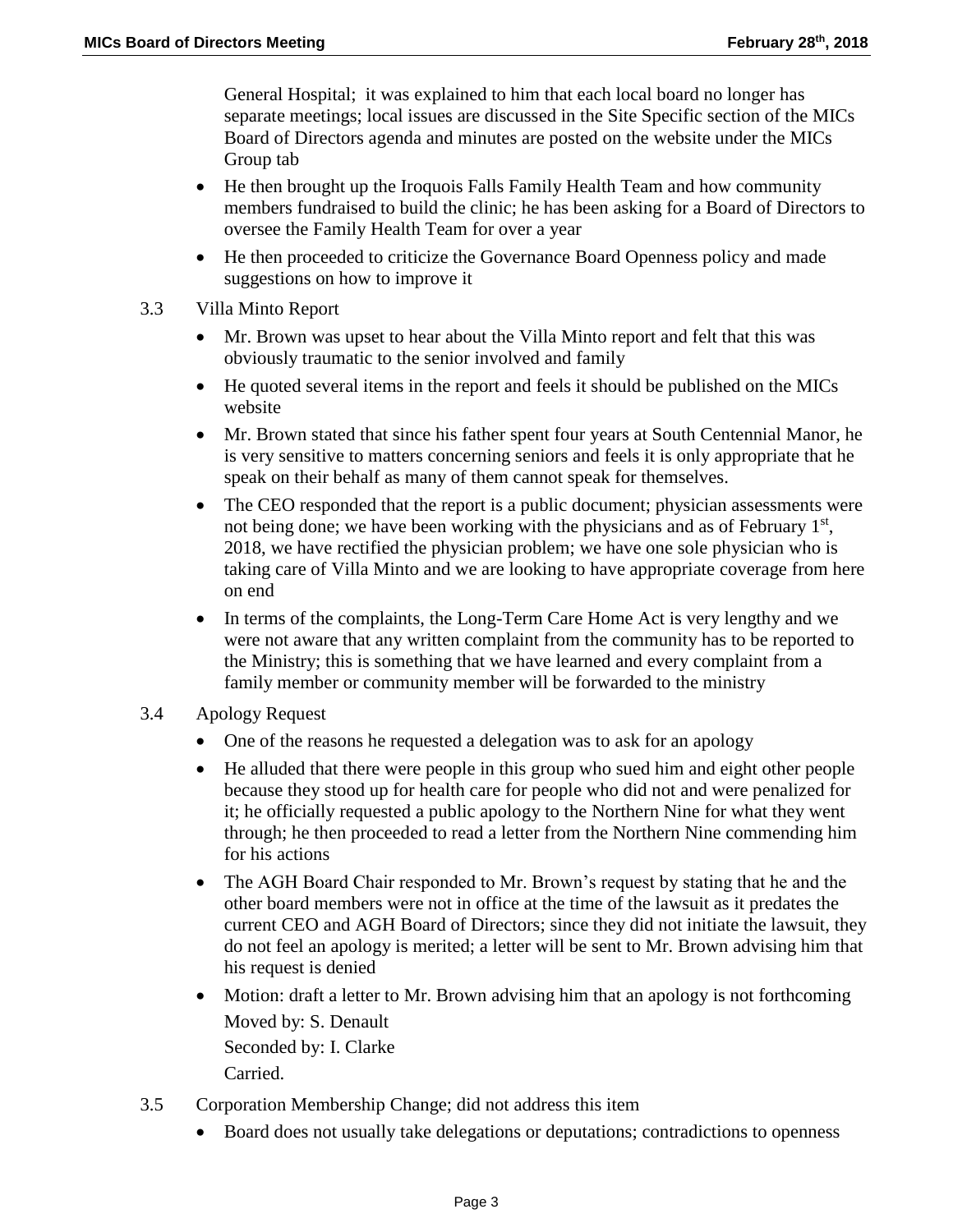policy

# **4.0 Approval of Minutes (P. Britton)**

4.1 Minutes of the MICs Board of Directors meeting held January 24<sup>th</sup> 2018 were provided for information. Mover of the agenda is missing; this will be added.

Motion:

Moved by: G. Chartrand Seconded by: P. Dorff

Be it resolved,

**THAT** the MICs Board of Directors approve the minutes of the meeting held January  $24<sup>th</sup>$ , 2018 as amended.

Carried.

### **5.0 Follow-Up Items**

- 5.1 Review of the 2017-2018 Board Work Plan
	- The Board Work Plan was reviewed for the month of February.
	- By-laws and policies will be reviewed at the March  $7<sup>th</sup>$  Ad Hoc Committee meeting
- 5.2 Strategic Plan
	- Five-year plan was provided for information
	- It was approved by the Strategic Planning Committee at their January meeting
	- Strategic direction: person-centered care, safety, sustainment, partnering, engagement
	- The next step is to determine the objectives and timelines for each goal

Motion:

Moved by: R. Bélisle Seconded by: D. Delaurier

Be it resolved,

**THAT** the MICs Board of Directors approve the new Strategic Plan for 2018-2022 as presented.

Carried.

#### **6.0 MICs Finance**

- 6.1 December 2017 Financial Statements G. Waghorn
	- The O3 Financial Statements were provided for information; these were approved by the MICs Audit & Finance Committee in January
	- Gail provided a detailed overview of the statements for all three sites.
	- Bingham Memorial Hospital: was operating at a surplus of \$74,552; total margin as a percentage of revenue was 1.36%; operating revenue was \$250,961 under budget; differential and copayment revenue were under budget by \$40,033; operating expenses were \$277,916 under budget; budgeted expenditures were \$5.83 million; salaries were \$207,826 under budget; overtime costs were \$76,108; sick time costs were \$37,423; orientation costs were \$29,426.85; benefits costs were running at 30% of salaries; other supplies and expenses were under budget \$46,000 except for maintenance which was \$17,000 over budget; medical supplies were \$23,000 under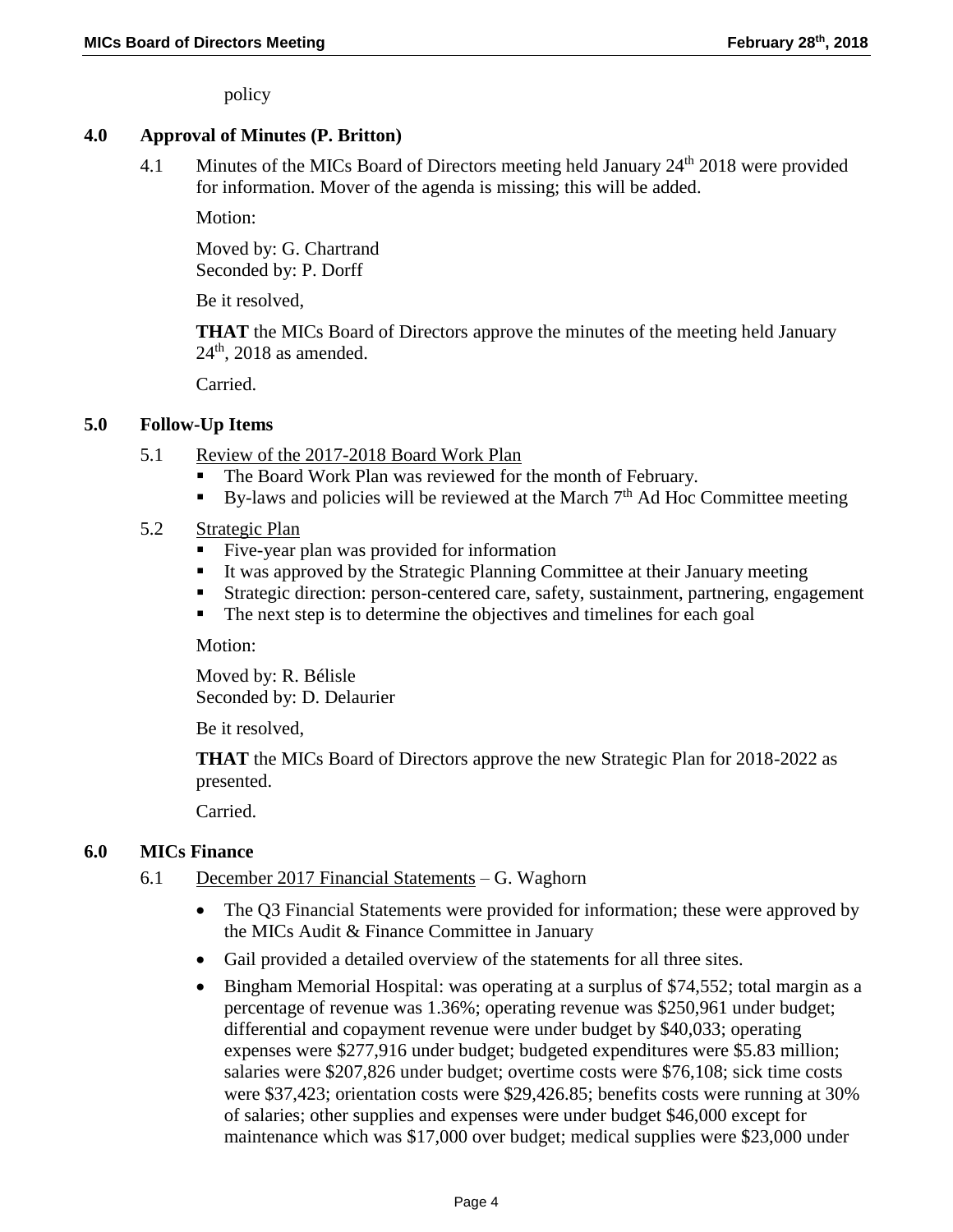budget and drugs were \$59,000 under budget reflecting low activity in acute care; balance sheet was provided; line 10 - receivable from partnership is 2.4 million; money will be moved to longer term investments; current ratio is 6.59; capital budget purchases were \$757,808; a number of items were purchased early in 2017-2018; there is a number of building projects that were carried from earlier years; every item that has a PO next to it means it has been ordered; investment summary; contains fixed and mutual funds

- Anson General Hospital: reported a second quarter deficit of \$144,343; yearend forecast is projecting a hospital operating deficit of \$149,583; total margin for Q2 was -3.09; operating revenues were \$224,809 under budget; received a base increase of \$160,200; miscellaneous recoveries are under budget by \$40,000; operating expenses were \$46,484 under budget; budgeted expenditures were \$6.99 million; salaries were \$104,540 under budget; overtime costs were \$174,556; sick time costs were \$80,902; benefits costs were running at 29% of salaries; other supplies and expenses were over budget by \$197,476; South Centennial Manor ended Q3 with a deficit of \$189,515 due to increased nursing costs and 5% drop in Case Mix Index (CMI) funding; balance sheet current ratio is  $(0.86)$ ; line  $10 - \cosh f$  flow owing to partnership is \$2.2 million; investment summary – RBC Dominion Securities provided for information; capital budget - most budget items were in building area; number of items carried over from last year's projects; total capital spent was \$795,183.23
- Lady Minto Hospital: was operating at a surplus of \$110,770; yearend forecast was a surplus of \$320,000; operating revenue was under budget by \$348,025; received a 2% base increase totaling \$208,300; operating expenses were \$465,382 under budget; budgeted expenditures were \$10.0 million; salaries were under budget by \$285,502; overtime costs were \$290,045; sick costs were \$82,638; benefit costs were running at 31% of salaries; other supplies and expenses were under budget by \$77,240; balance sheet is very strong; current ratio is 2.09; Villa Minto ended Q3 with a deficit of \$112,480 partly due to the CMI cut; capital budget purchases are \$941,612.73 out of \$2,374,140.40 budgeted; some equipment items still need to be ordered; investment summary – provided for information; authorized signatures need to be updated; LMH needs a large capital investment in infrastructure

Motion:

Moved by: G. Chartrand Seconded by: I. Clarke

Be it resolved,

**THAT** the MICs Board of Directors approve the December 2017 financial statements for Bingham Memorial Hospital, Anson General Hospital, South Centennial Manor, Lady Minto Hospital and Villa Minto as presented.

Carried.

#### 6.2 Investment  $RFP - G$ . Waghorn

- The document was provided for information
- It was approved by the MICs Audit  $&$  Finance Committee
- We still have to identify the Team Members who will be part of the review committee
- $\blacksquare$  The investments must be in-line with the policy
- The FIN-215. Investments policy will be part of the statement
- The RFP will go out in March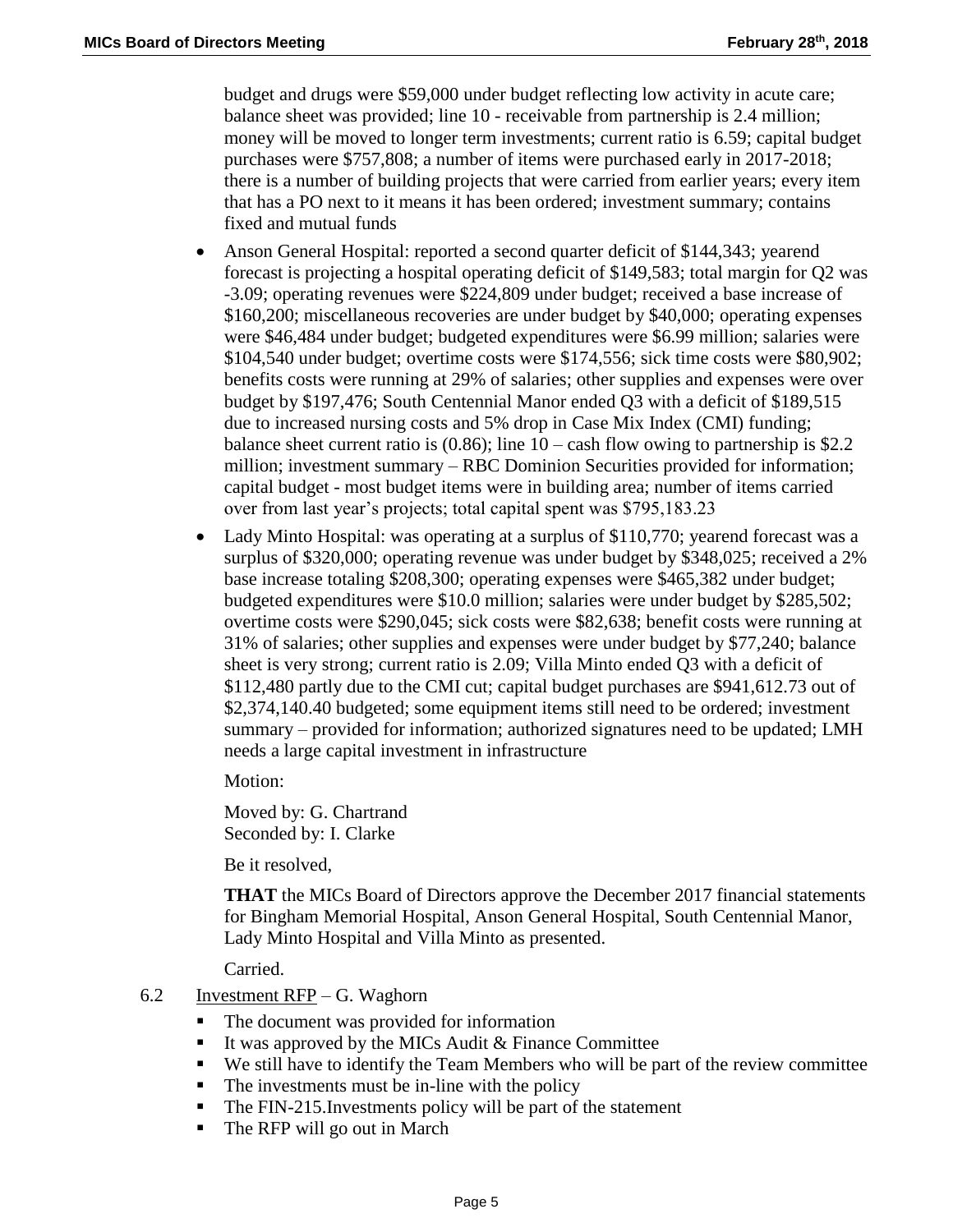Board members were invited to ask questions.

Motion:

Moved by: B. Dennis Seconded by: P. Dorff

Be it resolved,

**THAT** the MICs Board of Directors approve the Investment RFP as presented.

Carried.

### **7.0 Presentations/Reports** (P. Britton)

- 7.1 Chief Executive Officer Report: (P. Chatelain)
	- The report was provided for information.
	- The CEO provided the following overview:
	- **Pro Forma financial statements are being reviewed by the ministry; a meeting is** scheduled for next week
	- Accreditation survey went well; MICs achieved 95.7% of 1,998 quality standards; submitted some corrections to report and waiting for final rating; Paul thanked the senior executive team and board members for their participation in the process
	- Executive compensation framework has been approved and has been posted on the website until March  $6<sup>th</sup>$  (30 days)
	- Dr. Boettcher has settled in Matheson having taken over Dr. Razack's practice; some renovations are being done to the locum house
	- Rosedale renovations will begin soon as well as the oil tank replacement at AGH
	- Announcement of Dr. Hoskins' resignation was distributed to board members
	- Non-urgent patient transfer provider will remain until the end of March; we might have to extend their contract again until a permanent contract is awarded by the LHIN
	- Board Members were invited to ask questions.
- 7.2 Chief Nursing Officer Report: (I. Boucher)
	- Some of these reports are presented at the Quality meetings
	- The report provided consisted of the following items:
		- o Quality Improvement Plan Scorecard Q3: proposed indicators for 2018-2019 are: Hospital – wait time in ER, satisfaction with quality of service in ER, ALC rates, medication reconciliation on discharge, incidents of workplace violence; LTC – resident experience, inappropriate use of anti-psychotics, potential avoidable emergency visits
		- $\circ$  Client Experience Q2/Q3: results from LTC and ER surveys were provided; results to be shared with team leads, staff and members of the Patient  $\&$  Family Advisory Council and the Resident/Family Council
		- o Quality Improvement Initiatives: implement clinical competency modules to assist with nursing care in ER; promote use of Patient Order Sets; implement standardized tool to identify and reduce delirium and functional decline; complex discharge planning process; addition of "honour guard" to MAID policy; address items from gap analysis from Ontario College of Pharmacists' visit in May 2017
		- o Improvement Opportunities: Patient Care Team reviewing their goals and objectives; reviewing wait times in ER; developing an accountability plan for staff who received LEAN training; education/training on FMEA process for team leaders; address Accreditation results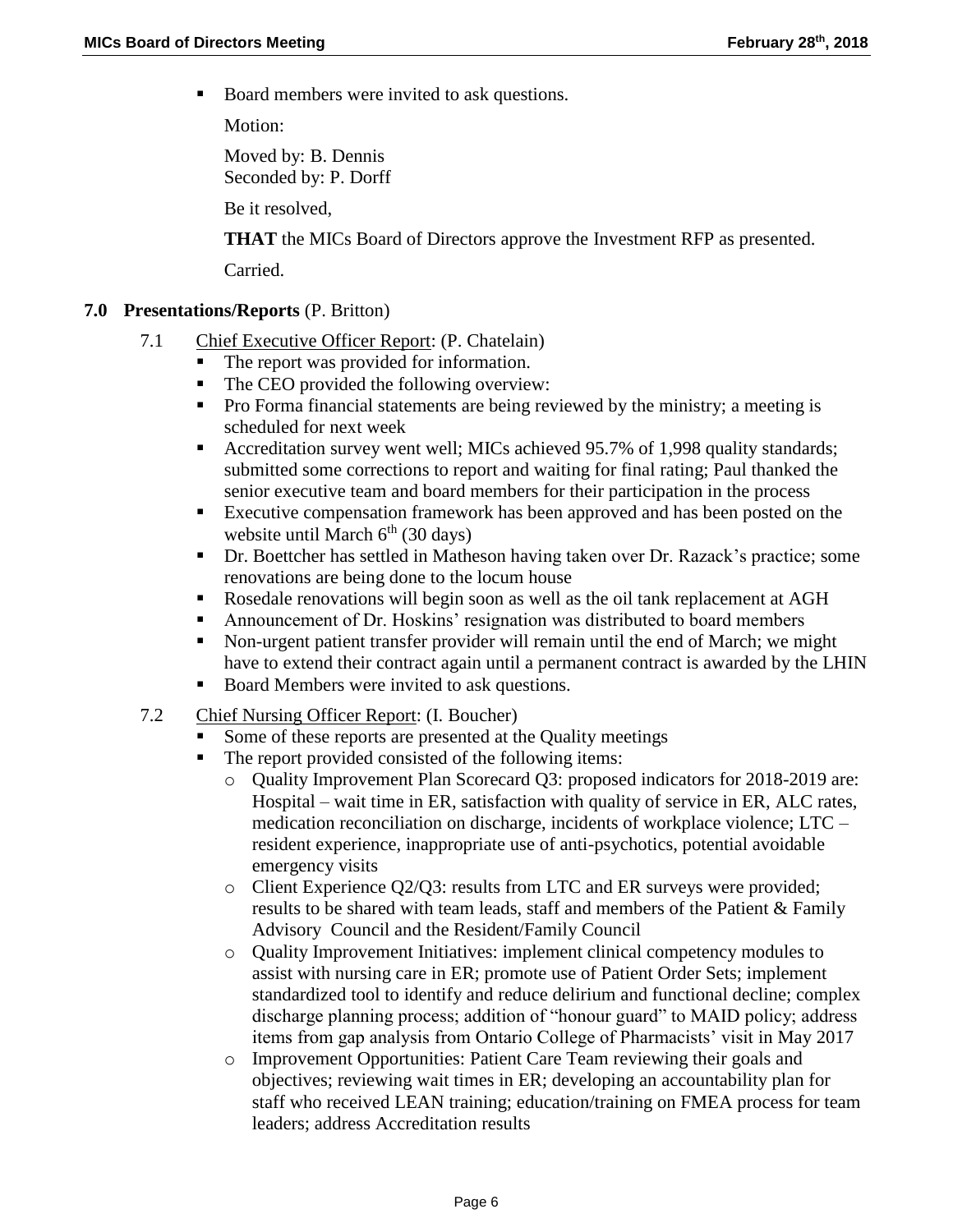- o Quality Improvement Plan Hospital Scorecard 2017-2018: identified a glitch in one of the databases; indicators are doing well except for person experience in ER (quality of service); we are under our initial performance; we will keep this indicator on the QIP this year; need to get a sense of what the issues are; wait times are high; Pat shared that while in the hospital yesterday, she witnessed the ER nurse announcing to the people in the waiting room that she had not forgotten them and would get to them shortly; this alleviated much of the patients' angst;
- o Quality Improvement Plan LTC Scorecard 2017-2018: anti-psychotics are not used solely for psychosis; they are used for dementia and other conditions; this should be looked at; HQO feels this indicator should remain on the QIP
- o Client Experience Quarterly Scorecard ER (Q2-Q3): top section shows response rates which are fairly low; full survey results are shared with patient care managers, LTC Resident Councils; we include positive comments when possible; action items need to be determined; length of stay – wait time to see physician, etc.
- o Client Experience Quarterly Scorecard Inpatient (Q2-Q3): surveys are completed on an iPad at bedside; need to improve response rates therefore the process will be reviewed
- o Resident Experience Quarterly Scorecard LTC (Q2-Q3): surveys are completed by family members at the annual care conferences; results serve as guidelines in the decision-making process; we will be reviewing and revising the survey questions as well as sharing them with the Family Advisory Council
- Board members were invited to ask questions.

## 7.3 Accreditation Presentation: (I. Boucher)

The presentation was provided for information

# **8.0 Medical Staff** (Dr. S. Chiang)

- 8.1 Chief of Staff Report:
	- The report was provided for information.
	- Topics covered were:
		- OMA/MOHLTC Negotiation Update: waiting for binding arbitration
		- Education Group: February  $23<sup>rd</sup>$  educational conference was a great success; 60 individuals attended
		- NOSM Medical Students: positive feedback received regarding their learning experience throughout their rotation at MICs
		- Physician Assistant Student: a second-year student will be doing a clinical rotation with Dr. Chiang; this is a two-year program; graduates of this program are licenced to practice under the supervision of a physician
		- Medical Staff: Dr. Klassen is finishing his contract at the end of May 2018; we are actively recruiting his replacement but he is willing to stay a little longer if required

## **9.0 LHIN / MOHLTC Business** (P. Chatelain)

- 9.1 The announcement of the new CEO for the NE LHIN was provided for information; he is planning on visiting the hospitals in his area
- 9.2 Motion to approve the declaration for South Centennial Manor LSAA

Moved by: S. Denault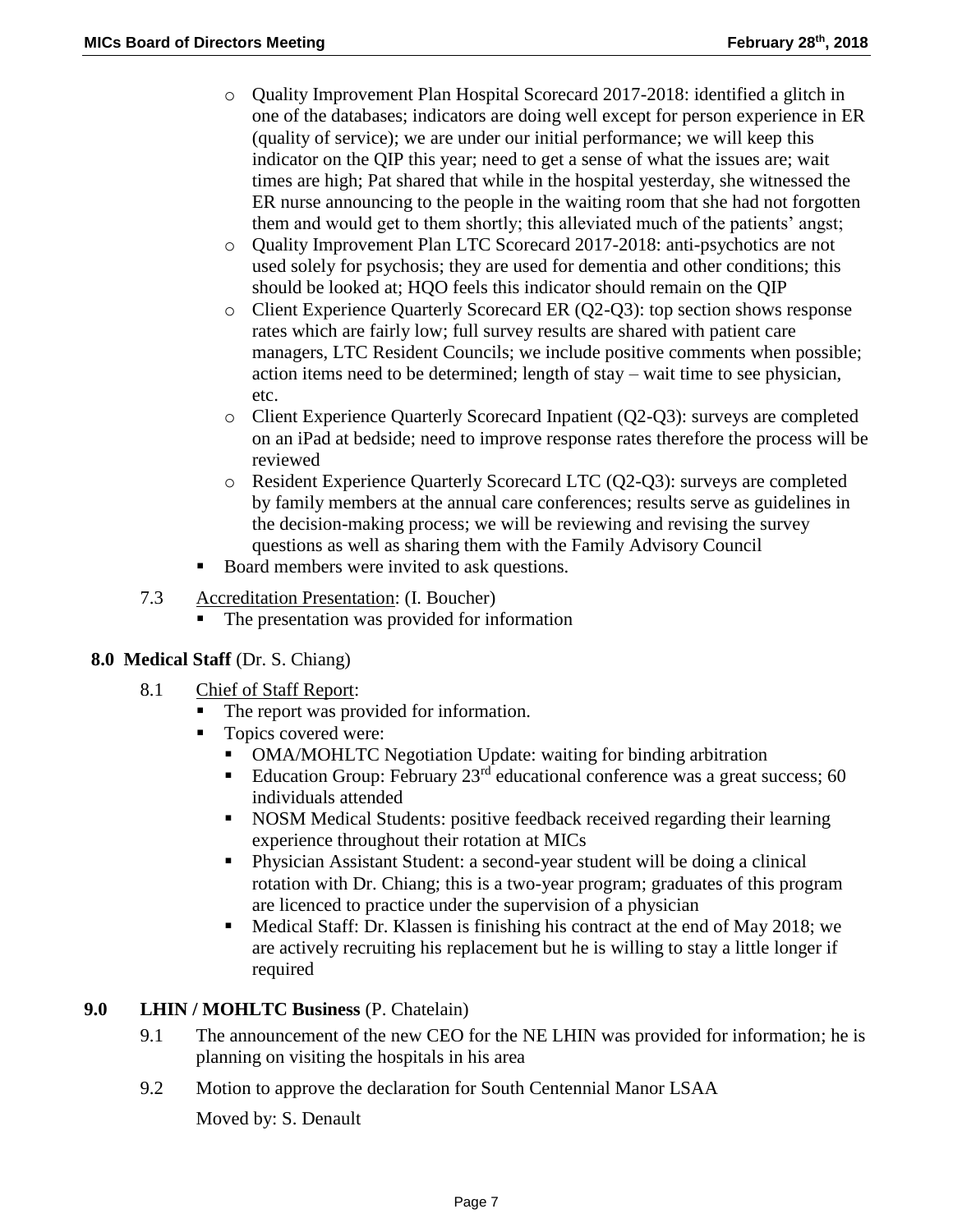Seconded by: D. Delaurier

Be it resolved,

**THAT**, the AGH Board of Directors declares that to the best of its knowledge and belief, the hospital has fulfilled its obligations under the long-term care service accountability agreement in effect during the applicable period.

Carried.

9.3 Motion to approve the declaration for Villa Minto LSAA

Moved by: R. Bélisle Seconded by: G. Chartrand

Be it resolved,

**THAT**, the LMH Board of Directors declares that to the best of its knowledge and belief, the hospital has fulfilled its obligations under the long-term care service accountability agreement in effect during the applicable period.

Carried.

### **10.0 MICs Quality Committee** (I. Boucher)

- 10.1 Ouality Committee Minutes
	- Minutes of the meeting held January  $10<sup>th</sup>$ , 2018 were provided for information

#### **11.0 Site Business** (P. Britton)

- 11.1 Anson General Hospital: N/A
- 11.2 Bingham Memorial Hospital:
	- Approval of Rosedale Renovations Contract

Motion:

Moved by: B. Dennis Seconded by: I. Clarke

Be it resolved,

**THAT** the BMH Board of Directors accept the bid from SMW Contracting for the sum of \$555,974.00 for renovations to Bingham Memorial Hospital and Rosedale to be completed by August 18, 2018 as presented.

Carried.

11.3 Lady Minto Hospital: N/A

#### **12.0 Partnership Business** (Bob Dennis)

- 12.1 January 2018 Board Effectiveness Survey Results ■ 11 out of 15 surveys were submitted.
- 12.2 February Board Effectiveness Survey
	- The survey was emailed via Survey Monkey.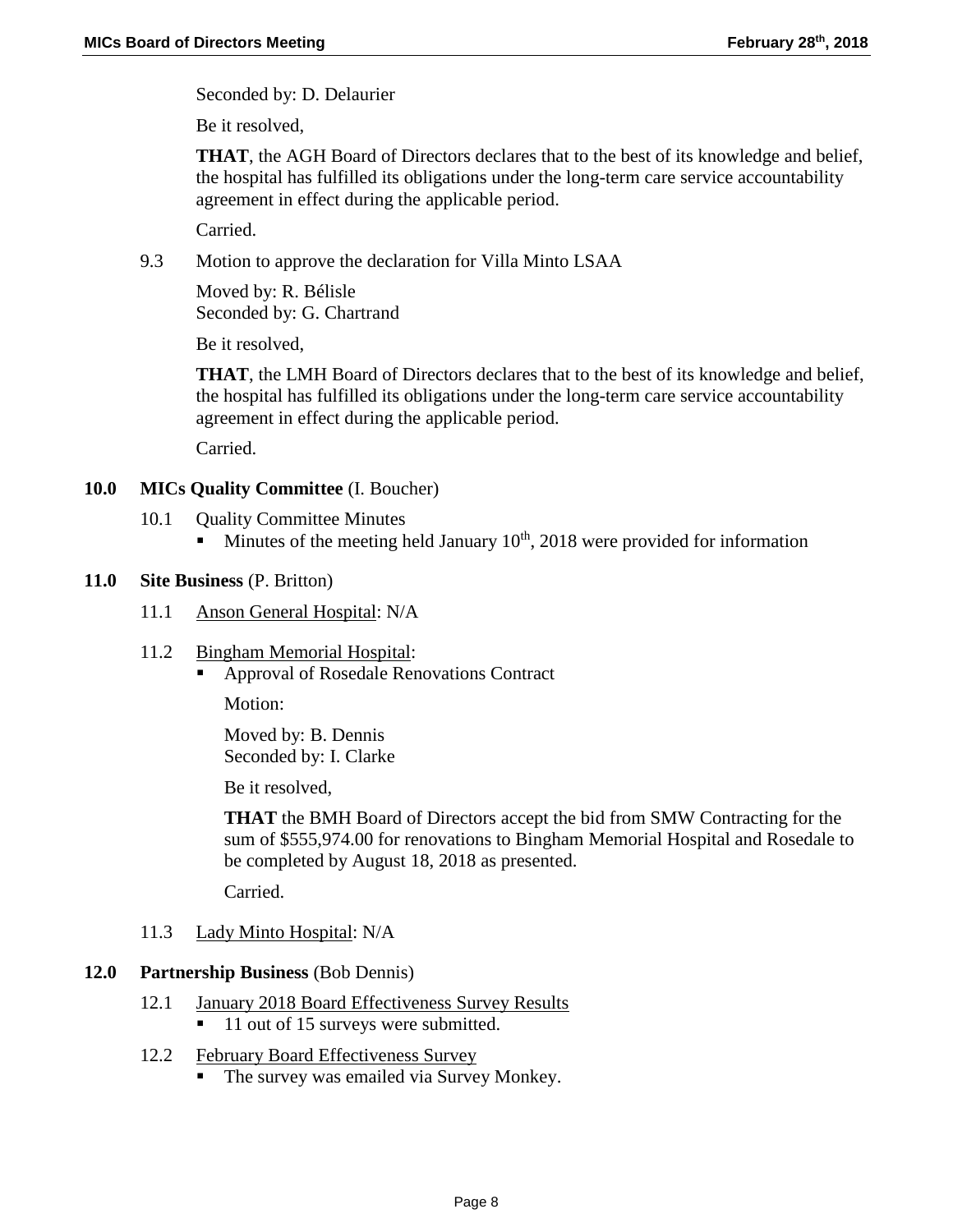#### 12.3 Approval of Revised Policy GOV-012.MICs Chief of Staff Evaluation Process

Motion:

Moved by: B. Dennis Seconded by: P. Dorff

Be it resolved,

**THAT** the MICs Board of Directors approve the revised GOV-012 policy as presented.

Carried.

- 12.4 Approval of revised MICs Chief of Staff Position Description
	- The document was revised and recommended for approval by the MICs Board Ad Hoc Committee

Motion:

Moved by: G. Chartrand Seconded by: R. Bélisle

Be it resolved,

**THAT** the MICs Board of Directors approve the revised MICs Chief of Staff position description as presented.

Carried.

- 12.5 Approval of Ratification of SEIU Local Agreement
	- Negotiations took place December 12 and 13 and the agreed to terms consisted mostly of housekeeping items, committee composition, some scheduling language. The only financial impact was a slight increase to the uniform allowance which impacts all of MICs by ~\$2,200.
	- There are 3 items which will be going to arbitration. The one with a potential financial impact is the RPN wage adjustment, and OHA is looking at a potential centralized approach given that all hospitals are dealing with the same issue.

Motion:

Moved by: B. Dennis Seconded by: I. Clarke

Be it resolved,

**THAT** the MICs Board of Directors approve the ratification of the SEIU Local Agreement for the new term as presented.

Carried.

#### **13.0 Board Committee Minutes**

13.1 Minutes of the MICs Strategic Planning Committee meeting held January 17<sup>th</sup>, 2018 and MICs Board Ad Hoc Committee meeting held January  $31<sup>st</sup>$ , 2018 were provided for information

#### **14.0 MICs News** (P. Britton)

• February 2018 MICs News was provided for information.